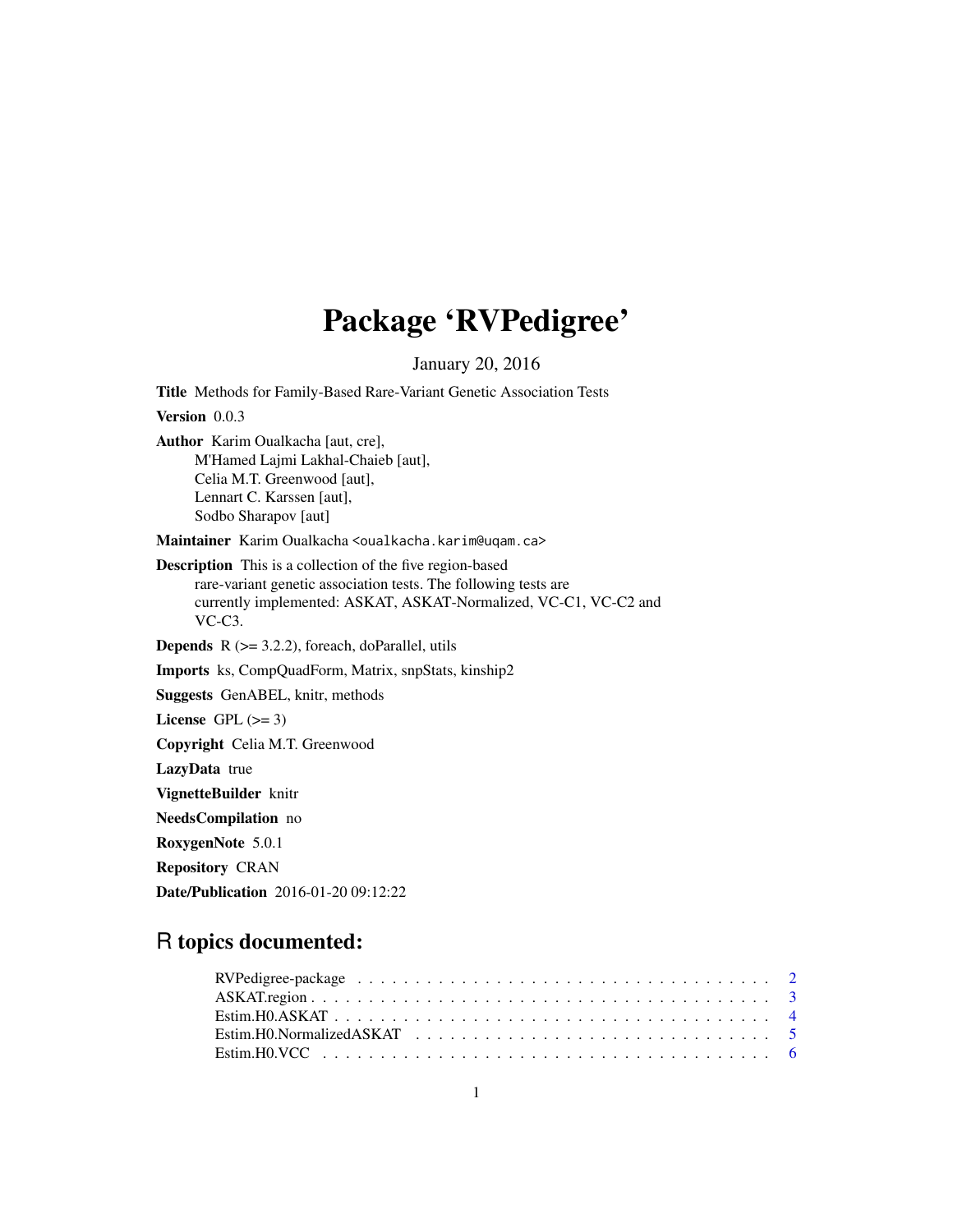#### <span id="page-1-0"></span>2 a contract the contract of the contract of the RVPedigree-package  $RVP$ edigree-package

| Index | 19 |
|-------|----|

RVPedigree-package *RVPedigree: A package for region-based genetic association tests.*

#### **Description**

The RVPedigree package contains three methods for doing region-based association tests. It contains methods to perform autosomal rare variant association analyses with a normally-distributed or non normally distributed quantitative phenotype, specifically for the situation when there are related individuals or families in the data. The methods included are:

- ASKAT (exact test)
- Normalized ASKAT (exact test)
- VC-C1 (exact test)
- VC-C2 (permutation test of VC-C1 statistic)
- VC-C3 (permutation test of VC-C1 statistic)

#### RVPedigree functions

The following functions are the user-visible functions of the package:

- [RVPedigree](#page-11-1): main function that runs the selected test (ASKAT by default) genome-wide. If you only want to run a given test on a single genomic region, use one of the following functions.
- [ASKAT.region](#page-2-1): Runs the ASKAT test on a given genomic region.
- NormalizedASKAT. region: Runs the Normalized ASKAT test on a given genomic region.
- [VCC1.region](#page-13-1): Runs the VC-C1 test on a given genomic region.
- [VCC2.region](#page-14-1): Runs the VC-C2 test on a given genomic region.
- [VCC3.region](#page-16-1): Runs the VC-C3 test on a given genomic region.
- [Estim.H0.ASKAT](#page-3-1): Estimates the null model for the ASKAT test. The result of this function can be passed to the corresponding ASKAT. region function to save computation time in case multiple genomics regions are to be analyzed.
- [Estim.H0.NormalizedASKAT](#page-4-1): Estimates the null model for the Normalized ASKAT test. The result of this function can be passed to the corresponding [NormalizedASKAT.region](#page-9-1) function to save computation time in case multiple genomics regions are to be analyzed.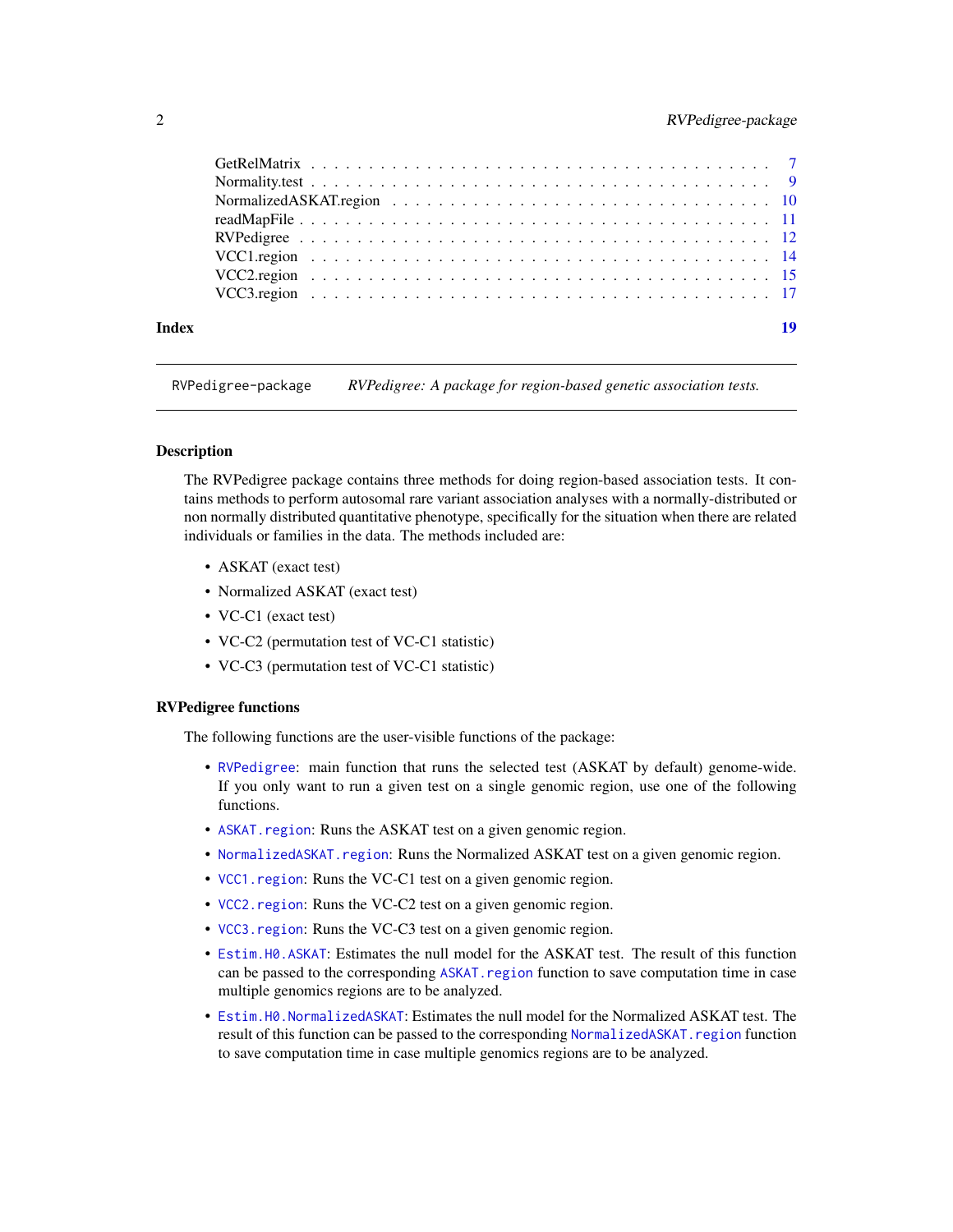#### <span id="page-2-0"></span>ASKAT.region 3

- [Estim.H0.VCC](#page-5-1): Estimates the null model for the VC-C1, VC-C2 and VC-C3 tests. The result of this function can be passed to the corresponding VCC?. region function to save computation time in case multiple genomics regions are to be analyzed.
- [GetRelMatrix](#page-6-1): calculates the relationship matrix (twice the kinship matrix) based on various types of input data.
- [readMapFile](#page-10-1): reads a genetic map file (e.g. from Plink data) and creates the correct data frame to pass on to the various  $\star$ . region functions.
- [Normality.test](#page-8-1): function to test for the normality of the phenotype data.

#### See Also

GenABEL, snpStats

<span id="page-2-1"></span>

| ASKAT.region | Run the ASKAT method on a genomic region defined by a start and a |
|--------------|-------------------------------------------------------------------|
|              | stop base pair coordinate                                         |

#### Description

Runs the ASKAT method on a given genomic region

#### Usage

```
ASKAT.region(y = NULL, X = NULL, Phi = NULL, type = "bed",filename = NULL, map = NULL, chr = 0, startpos = 0, endpos = 0,
  regionname = NULL, U = NULL, S = NULL, RH.Null = NULL,
 weights = NULL)
```

| y        | vector of phenotype data (one entry per individual), of length $n$ .                                                  |
|----------|-----------------------------------------------------------------------------------------------------------------------|
| X        | matrix of covariates including intercept (dimension: $n \times p$ , with p the number<br>of covariates)               |
| Phi      | Relationship matrix (i.e. twice the kinship matrix); an $n \times n$ square symmetric<br>positive-definite matrix.    |
| type     | character, 'ped', 'bed' (default) or 'shapeit-haps' format of input file con-<br>taining haplotype data               |
| filename | character, path to input file containing haplotype data                                                               |
| map      | object, data.frame contains 3 columns: rsID, chromosome, position in bp as<br>output by e.g. readMapFile.             |
| chr      | character, chromosome number (basically from 1 to 22 as used by Plink), on<br>which the region of interest is located |
| startpos | numeric, start position (in bp, base pairs) of the region of interest (default: 0)                                    |
| endpos   | numeric, end position (in bp, base pairs) of the region of interest (default: 0)                                      |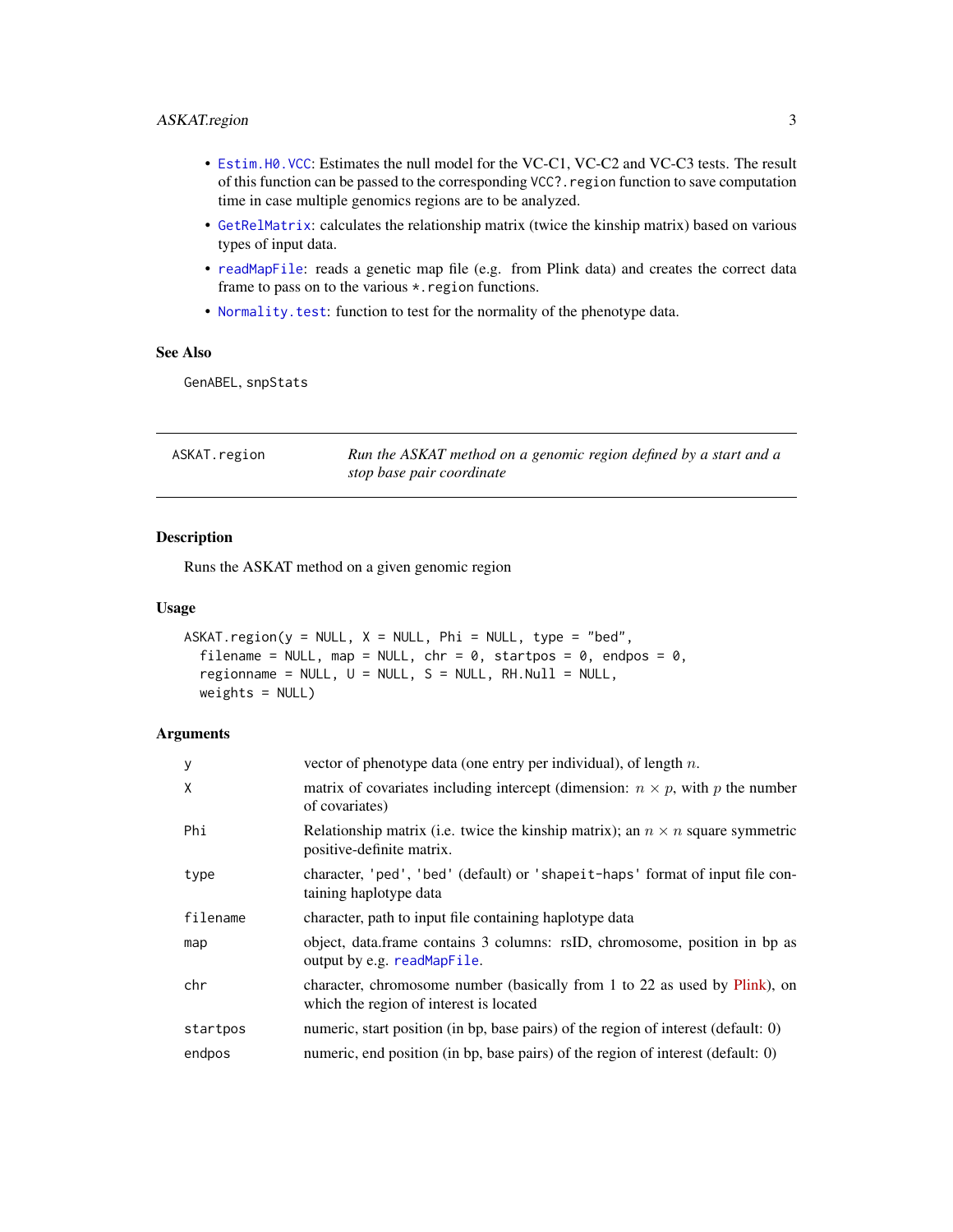<span id="page-3-0"></span>

| regionname | (character) Name of the region/gene on which you are running the association<br>test. This name is used in the output of this function and can be used to distin-<br>guish different regions if this function is run multiple times.                                                                                                                                                                                                |
|------------|-------------------------------------------------------------------------------------------------------------------------------------------------------------------------------------------------------------------------------------------------------------------------------------------------------------------------------------------------------------------------------------------------------------------------------------|
| U          | (optional) Matrix of Eigenvectors of the relationship matrix obtained from spec-<br>tral decomposition of the relationship matrix: $\Phi = USU^{T}$ . If this parameter is<br>not given, it will be computed, so when running this function for many regions<br>time can be saved by specifying not only Phi, but also S and U.                                                                                                     |
| S          | (optional) Matrix of Eigenvalues of the relationship matrix obtained from spec-<br>tral decomposition of the relationship matrix: $\Phi = USU^{T}$ . If this parameter is<br>not given, it will be computed, so when running this function for many regions,<br>time can be saved by specifying not only Phi, but also S and U.                                                                                                     |
| RH.Null    | (optional) output of Estim. HO. ASKAT function. In analyses of many regions,<br>it is not necessary to calculate the the null hypothesis for each region. One<br>estimation per trait is enough.                                                                                                                                                                                                                                    |
| weights    | optional numeric vector of genotype weights. If this option is not specified, the<br>beta distribution is used for weighting the variants, with each weight given by<br>$w_i = \text{dbeta}(f_i, 1, 25)^2$ , with $f_i$ the minor allele frequency (MAF) of variant i.<br>This default is the same as used by the SKAT package. This vector is used as the<br>diagonal of the $m \times m$ matrix W, with m the number of variants. |

A data frame containing the results of the association test. The data frame contains the following columns:

- Score.Test: the score of the given association test
- P.value: the p-value of the association test
- N.Markers: the number of markers in the region
- regionname: Name of the region/gene on which you are running the association test

#### Author(s)

Lennart C. Karssen, Sodbo Sharapov

<span id="page-3-1"></span>

| Estim.H0.ASKAT | Estimation of the variance components under the null model using the |
|----------------|----------------------------------------------------------------------|
|                | ASKAT method                                                         |

#### Description

Estimation of the variance components under the null model using the ASKAT method

### Usage

Estim.H0.ASKAT(y, X, S, U)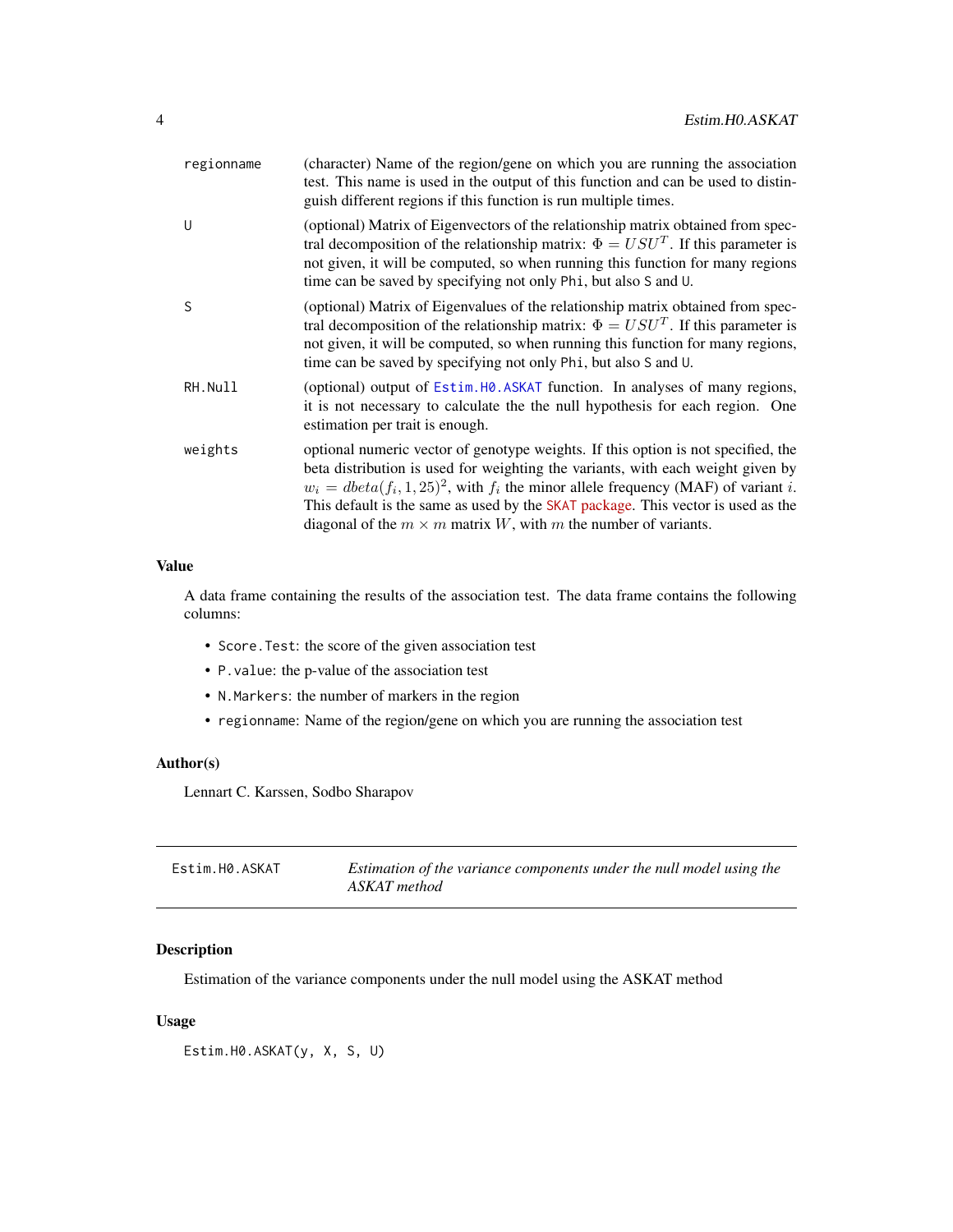#### <span id="page-4-0"></span>Arguments

| y  | Vector of phenotype values                                                                             |
|----|--------------------------------------------------------------------------------------------------------|
| X  | A matrix of covariates, including intercept.                                                           |
| -S | Matrix obtained from spectral decomposition of the relationship matrix: $\Phi =$<br>IISII <sup>T</sup> |
| U  | Matrix obtained from spectral decomposition of the relationship matrix: $\Phi =$<br>IISII <sup>T</sup> |

#### Value

A vector with the following values:

- s.e: variance component due to the error term (residuals)
- s.g: variance component due to the polygenic residual (polygenic background)
- beta: the estimate of the effects of the covariate (if there are some in the data)

#### Author(s)

Karim Oualkacha M'Hamed Lajmi Lakhal-Chaieb

<span id="page-4-1"></span>Estim.H0.NormalizedASKAT

*Estimation of the variance components under the null model using the normalized ASKAT method*

#### Description

Estimation of the variance components under the null model using the normalized ASKAT method

#### Usage

```
Estim.H0.NormalizedASKAT(y, X, S, U)
```

| У | Vector of phenotype values                                                                   |
|---|----------------------------------------------------------------------------------------------|
| X | A matrix of covariates, including intercept.                                                 |
| S | Matrix obtained from spectral decomposition of the relationship matrix: $\Phi =$<br>$IISU^T$ |
| U | Matrix obtained from spectral decomposition of the relationship matrix: $\Phi =$<br>$IISU^T$ |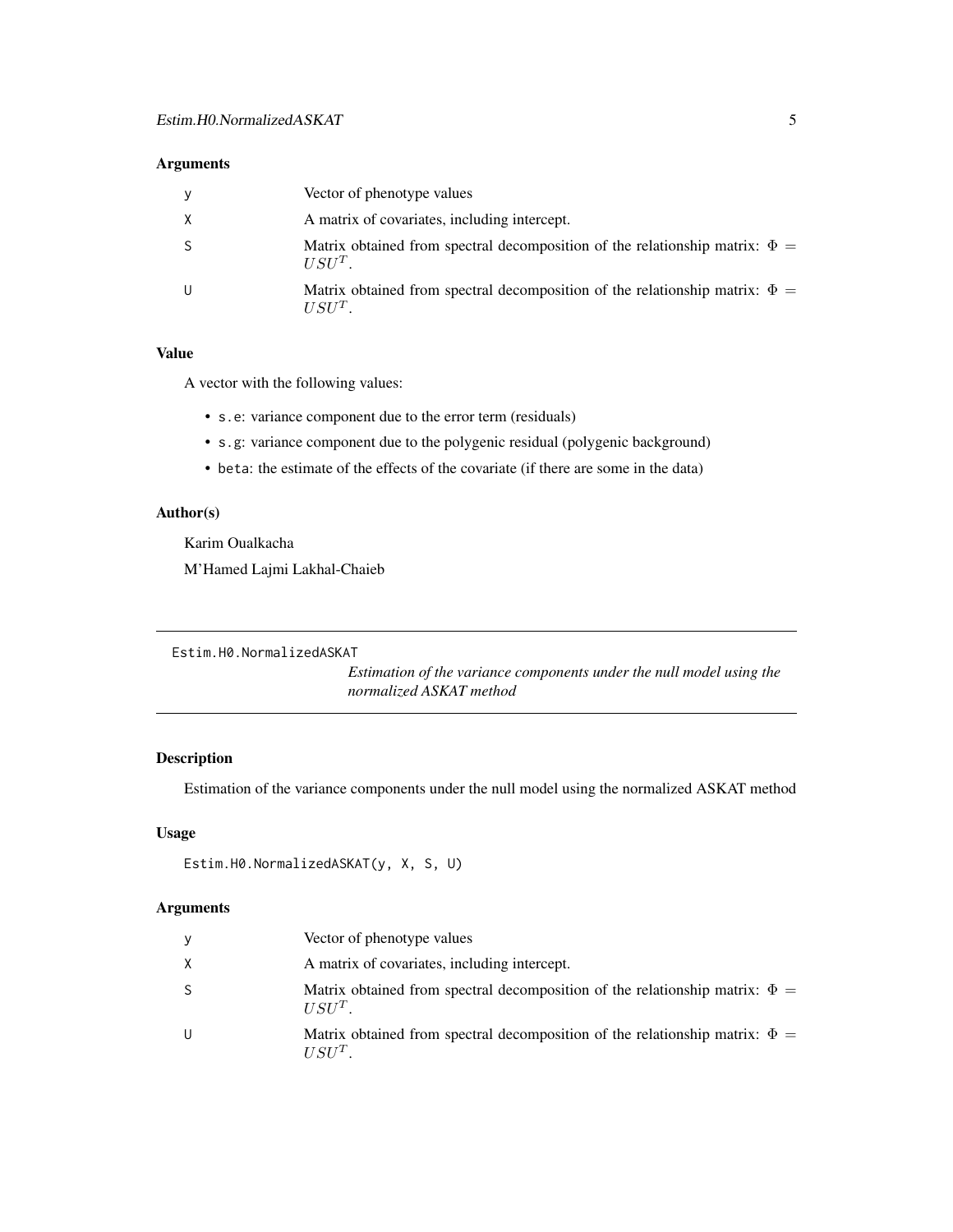<span id="page-5-0"></span>A vector with the following values:

- s.e: variance component due to the error term (residuals)
- s.g: variance component due to the polygenic residual (polygenic background)
- beta: the estimate of the effects of the covariate (if there are some in the data)

#### Author(s)

Karim Oualkacha M'Hamed Lajmi Lakhal-Chaieb

<span id="page-5-1"></span>Estim.H0.VCC *Estimate the model parameters under the null model*

#### Description

This function estimates the model parameters under the null model when there is no region genotypes effect, for the VCC methods

#### Usage

Estim.H0.VCC(y, X, S, U)

#### Arguments

| y            | Vector of phenotype values                                                                              |
|--------------|---------------------------------------------------------------------------------------------------------|
| X            | A matrix of covariates, including intercept.                                                            |
| <sub>S</sub> | Matrix obtained from spectral decomposition of the relationship matrix: $\Phi =$<br>$USUT$ .            |
| U            | Matrix obtained from spectral decomposition of the relationship matrix: $\Phi =$<br>$IISI$ <sup>T</sup> |

#### Value

a list of:

- h.hat: estimate of the (narrow sense) heritability
- gam.hat: a vector of estimates of fixed effects of the covariates (if there are any).
- residuals: residuals from adjusting the null model with only covariates in the model.

#### Author(s)

Karim Oualkacha

M'Hamed Lajmi Lakhal-Chaieb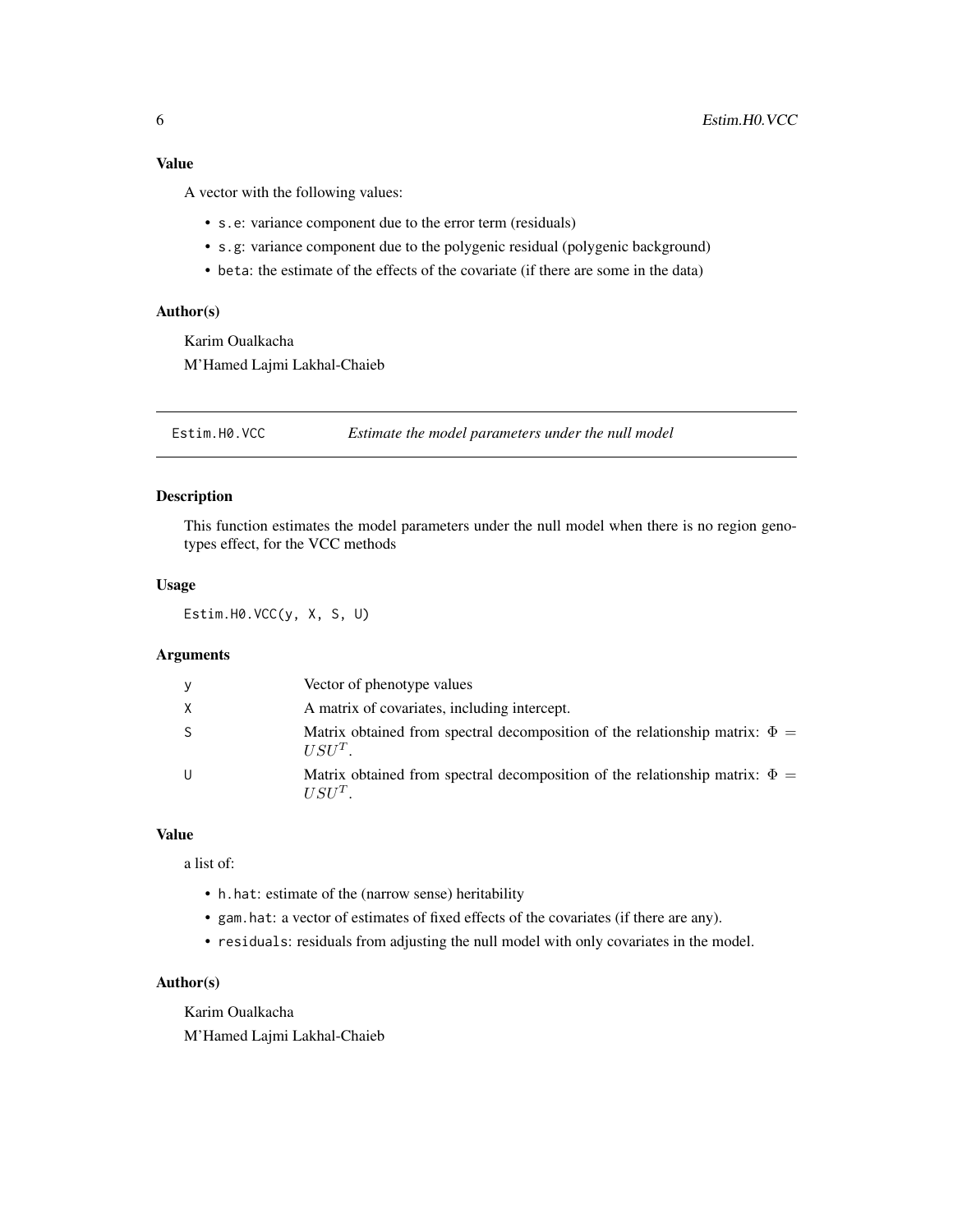<span id="page-6-1"></span><span id="page-6-0"></span>

#### **Description**

Estimate relationship matrix based on pedigree or genomic data. This function can use either Plink files as input (for both pedigree-based and genomic relationship matrix calculation), or genetic data in GenABEL format (for genomic relationships).

#### Usage

```
GetRelMatrix(datatype = NULL, plinkbasefile = NULL, is.binary = FALSE,
  transpose = FALSE, header = FALSE, path2Plink = "plink",
 weight = "freq", gwaa.data = NULL, pedigreefile = NULL)
```
#### Arguments

| datatype      | character, "pedigree" or "genomic". Estimate the relationship matrix using<br>either pedigree information or genotype data                                                                                      |
|---------------|-----------------------------------------------------------------------------------------------------------------------------------------------------------------------------------------------------------------|
| plinkbasefile | character, path to files in plink format. E.g. if you have files test, ped and<br>test. map, plinkbasefile should be test. More details are also given in the<br>vignette.                                      |
| is.binary     | logical, indicate whether the plink files are in binary format (.bed/.bim/.fam)                                                                                                                                 |
| transpose     | logical, indicate whether the plink text files are transposed or not (the and<br>tfam files).                                                                                                                   |
| header        | logical, indicate whether the input text files have header or not                                                                                                                                               |
| path2Plink    | character, path to the binary (executable file) of plink 1.90 or later (the Plink 1.90<br>binary is used for efficient computation of the relationship matrix). More details<br>are also given in the vignette. |
| weight        | character, either "no" or "freq". We suggest to use weight="freq", which<br>weighs by allelic frequency assuming HWE. See help for the ibs() function of<br>the GenABEL package                                 |
| gwaa.data     | object, name of object gwaa.data-class, which is GenABEL genotype/phenotype<br>data format                                                                                                                      |
| pedigreefile  | reserved for future development                                                                                                                                                                                 |

#### Details

Note that, with respect to the input parameters it is important to distinguish the two options of datatype. If datatype is equal to "pedigree" the user should specify the options plinkbasefile, is.binary, transpose, header and path2Plink. In that case, the kinship will be estimated based on the pedigree data in the Plink files. If, however, datatype is equal to "genomic", there are two options: either one uses the parameter gwaa.data to tell this function to compute the genomics relationship matrix from a previously stored GenABEL data object. Or, if gwaa.data is empty, the Plink-related parameters have to be specified and the genomics relationship matrix will be computed based on the genetic data in the Plink file.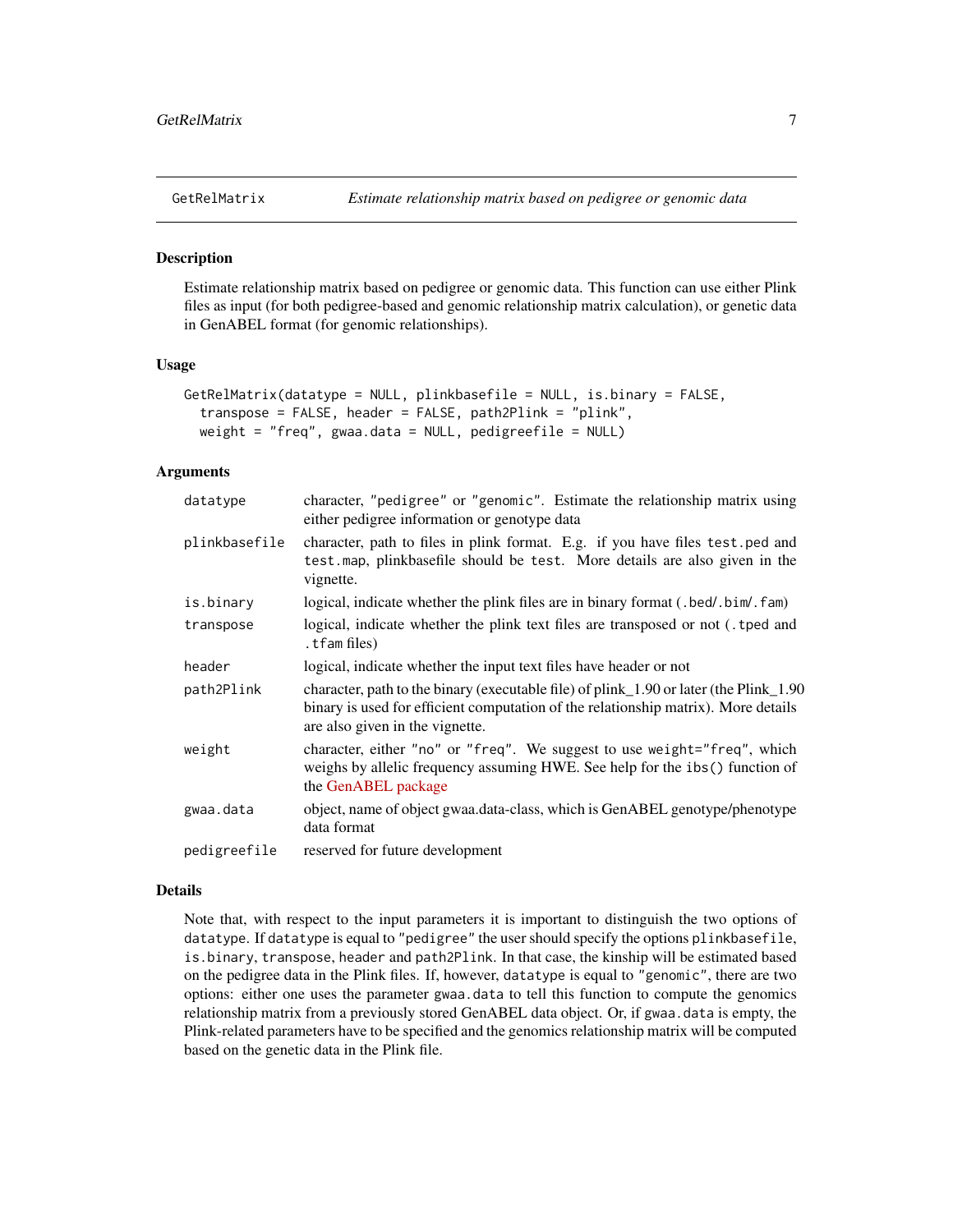matrix object which contains the estimated relationship matrix

#### Author(s)

Sodbo Sharapov

#### Examples

```
system.file("extdata", "2012.csv", package = "testdat")
## Not run:
pedRel <- GetRelMatrix(datatype="pedigree",
                       plinkbasefile=system.file("extdata",
                                                  "data",
                                         package="RVPedigree"),
                       transpose=FALSE)
pedRel <- GetRelMatrix(datatype="pedigree",
                       plinkbasefile=system.file("extdata",
                                                  "dataT",
                                         package="RVPedigree"),
                       transpose=TRUE)
pedRel <- GetRelMatrix(datatype="pedigree",
                       plinkbasefile=system.file("extdata",
                                                  "dataB",
                                         package="RVPedigree"),
                       is.binary=TRUE)
pedRel <- GetRelMatrix(datatype="pedigree",
                       plinkbasefile=system.file("extdata",
                                                  "OneFamilyExample",
                                         package="RVPedigree"),
                       transpose=FALSE, header=TRUE)
pedRel <- GetRelMatrix(datatype="pedigree",
                       plinkbasefile=system.file("extdata",
                                                  "TwoFamilyExample",
                                         package="RVPedigree"),
                       transpose=FALSE, header=TRUE)
load(system.file("extdata", "gwaa.data.RData")
genRel <- GetRelMatrix(datatype="genomic", gwaa.data=data1, weight="no")
genRel <- GetRelMatrix(datatype="genomic", gwaa.data=data1, weight="freq")
genRelError <- GetRelMatrix(datatype="genomic", gwaa.data=pedRel, weight="freq")
genPlinkRel <- GetRelMatrix(data="genomic",
                            path2Plink="plink_1.90",
                            system.file("extdata",
                                         "data",
                                         package="RVPedigree"),
genPlinkRel[1:10, 1:10]
genPlinkRel <- GetRelMatrix(data="genomic",
                            path2Plink="plink_1.90",
                            system.file("extdata",
```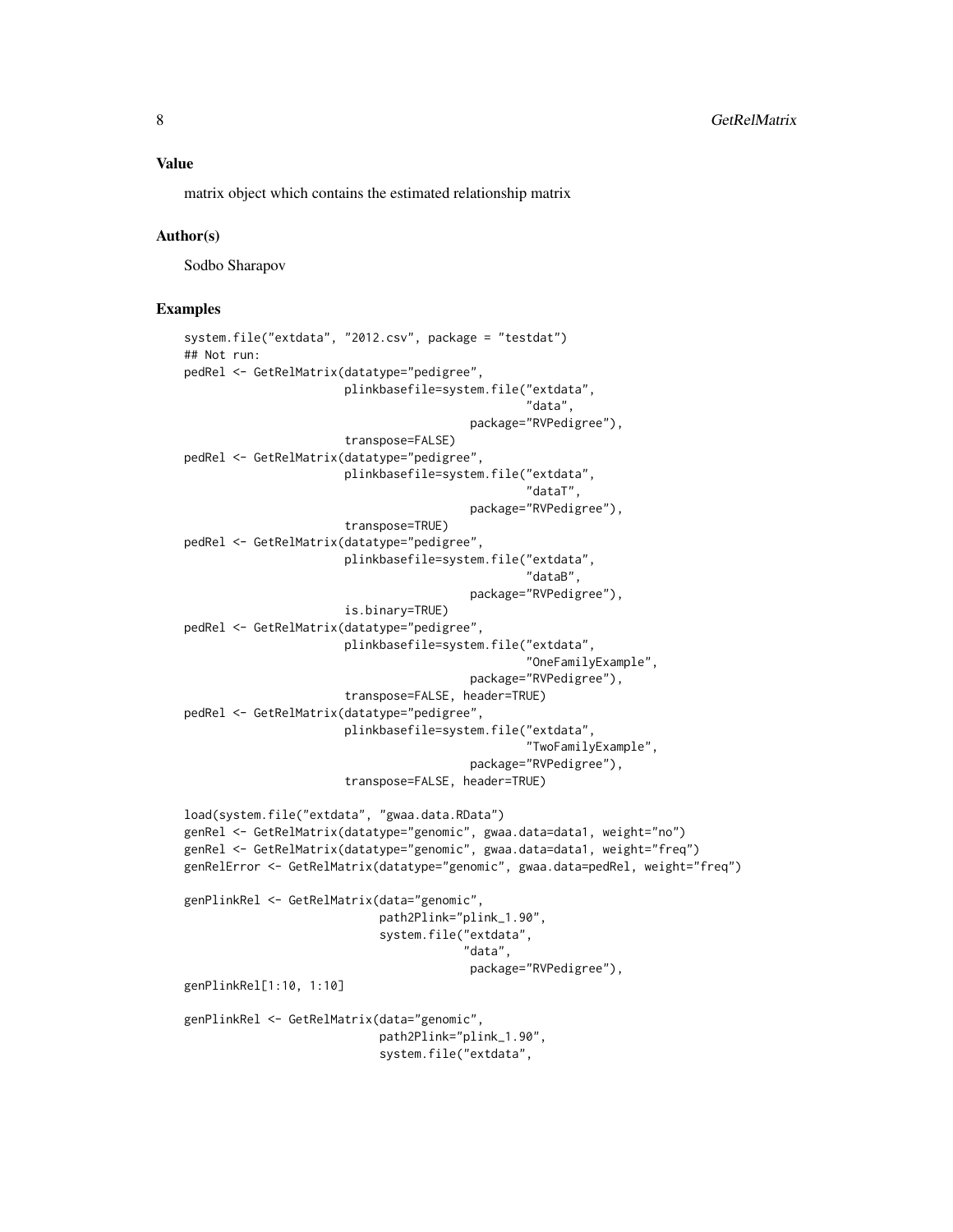<span id="page-8-0"></span>Normality.test 9

```
"dataT",
                                         package="RVPedigree"),
                            transpose=TRUE)
genPlinkRel[1:10, 1:10]
genPlinkRel <- GetRelMatrix(data="genomic",
                            path2Plink="plink_1.90",
                            system.file("extdata",
                                        "dataB",
                                         package="RVPedigree"),
                            is.binary=TRUE)
genPlinkRel[1:10, 1:10]
# GetRelMatrix(file="OneFamilyExample.ped", datatype="genomic")
# GetRelMatrix(file="OneFamilyExample.ped", datatype="pedasdfa")
# GetRelMatrix(file="OneFamilyExaample", datatype="pedigree")
## End(Not run)
```
<span id="page-8-1"></span>Normality.test *Test for normality of the trait/phenotype*

#### Description

Test for normality of the trait

#### Usage

```
Normality.test(y = NULL, X = NULL, pedigree = NULL, plot = FALSE)
```
#### Arguments

| y        | vector of phenotype data (one entry per individual), of length $n$ .                                                                                                                                            |
|----------|-----------------------------------------------------------------------------------------------------------------------------------------------------------------------------------------------------------------|
| X        | matrix of covariates including intercept (dimension: $n \times p$ , with p the number<br>of covariates)                                                                                                         |
| pedigree | a pedigree as output by read pedigree. This is a data frame consisting of<br>four columns (family ID, individual ID, father ID and mother ID) as use in the<br>traditional linkage format and e.g. Plink files. |
| plot     | (logical) If set to TRUE a histogram will be plotted of the phenotype residuals<br>after adjusting for covariates (default: FALSE).                                                                             |

#### Details

This function is used to test whether the phenotype is distributed normally, based on the Shapiro-Wilk test.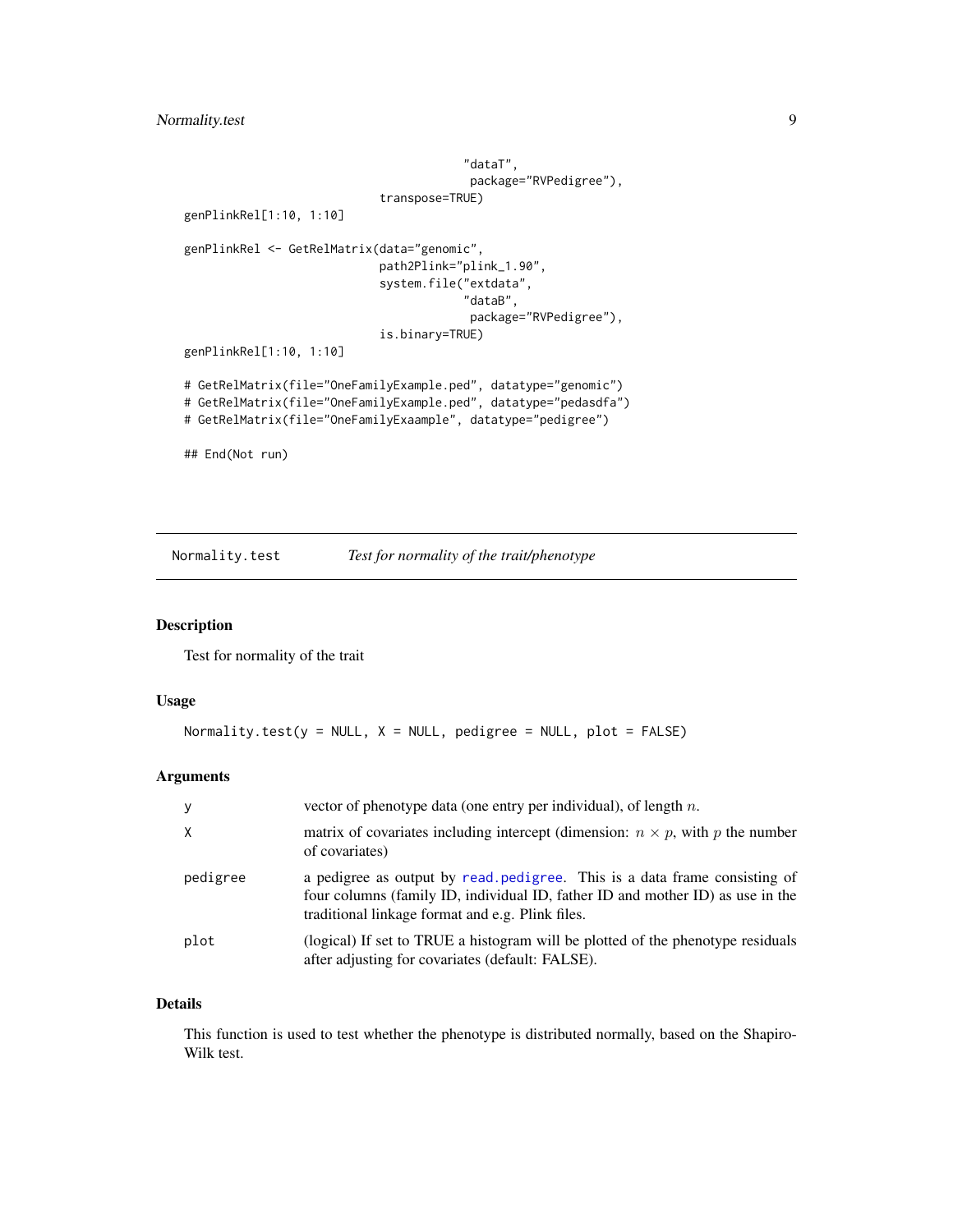<span id="page-9-0"></span>A list with the following elements:

- SW.pvalue: Shapiro-Wilk p-value that indicates whether the phenotype is distributed normally.
- resid.0: the residuals after regressing the phenotype onto X.

# Author(s)

Karim Oualkacha

```
NormalizedASKAT.region
```
*Run the normalized ASKAT method on a genomic region defined by a start and a stop base pair coordinate*

#### Description

Runs the normalized ASKAT method on a given genomic region. Rank-based normalization is applied to the phenotype residauls under the null model, after adjusting for covariate effects

#### Usage

```
NormalizedASKAT.region(y = NULL, X = NULL, Phi = NULL, type = "bed",
  filename = NULL, map = NULL, chr = 0, startpos = 0, endpos = 0,
  regionname = NULL, U = NULL, S = NULL, RH.Null = NULL,
 weights = NULL)
```

| y        | vector of phenotype data (one entry per individual), of length $n$ .                                                  |
|----------|-----------------------------------------------------------------------------------------------------------------------|
| X        | matrix of covariates including intercept (dimension: $n \times p$ , with p the number<br>of covariates)               |
| Phi      | Relationship matrix (i.e. twice the kinship matrix); an $n \times n$ square symmetric<br>positive-definite matrix.    |
| type     | character, 'ped', 'bed' (default) or 'shapeit-haps' format of input file con-<br>taining haplotype data               |
| filename | character, path to input file containing haplotype data                                                               |
| map      | object, data.frame contains 3 columns: rsID, chromosome, position in bp as<br>output by e.g. readMapFile.             |
| chr      | character, chromosome number (basically from 1 to 22 as used by Plink), on<br>which the region of interest is located |
| startpos | numeric, start position (in bp, base pairs) of the region of interest (default: 0)                                    |
| endpos   | numeric, end position (in bp, base pairs) of the region of interest (default: 0)                                      |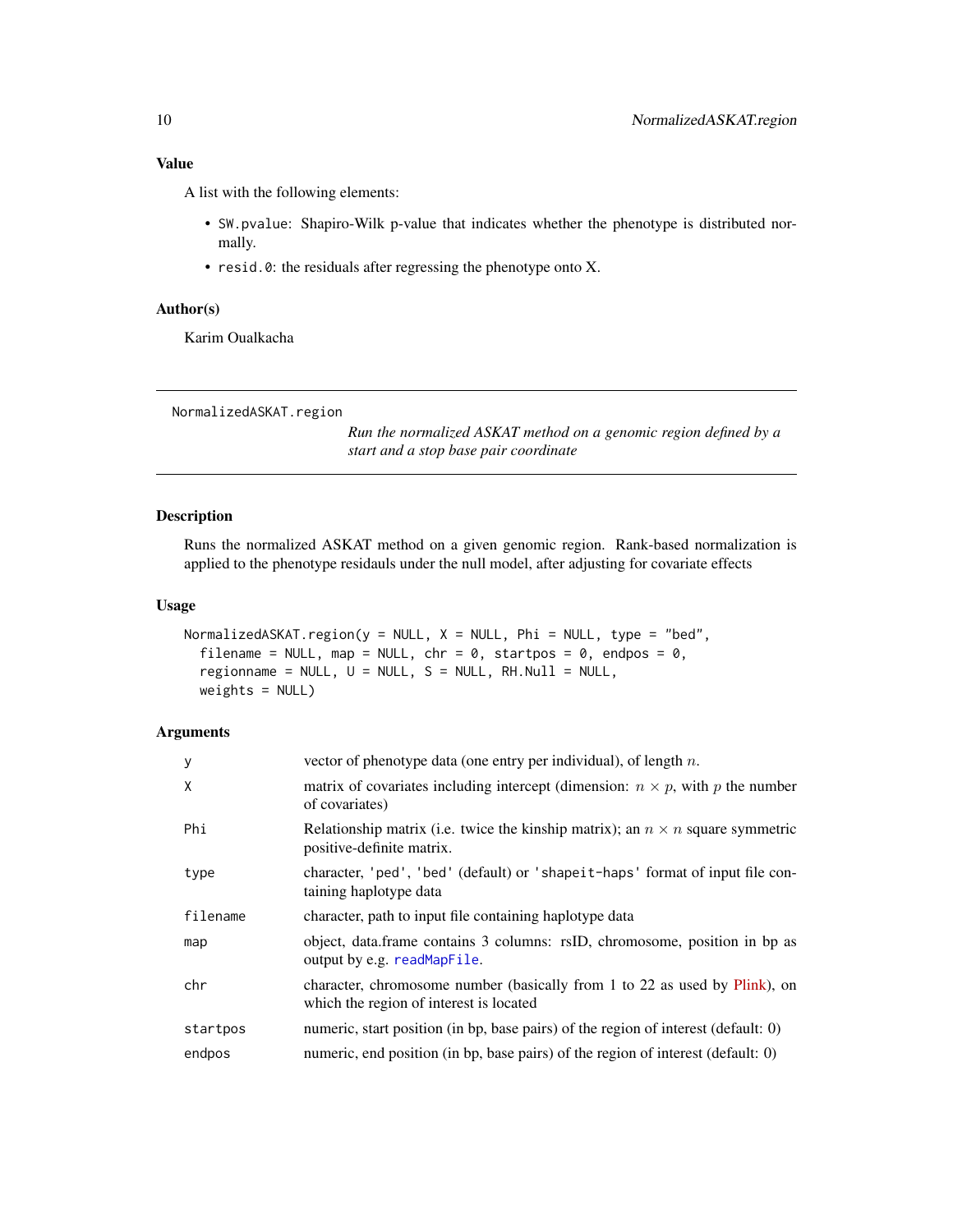#### <span id="page-10-0"></span>readMapFile 11

| regionname | (character) Name of the region/gene on which you are running the association<br>test. This name is used in the output of this function and can be used to distin-<br>guish different regions if this function is run multiple times.                                                                                                                                                                                                |
|------------|-------------------------------------------------------------------------------------------------------------------------------------------------------------------------------------------------------------------------------------------------------------------------------------------------------------------------------------------------------------------------------------------------------------------------------------|
| $\cup$     | (optional) Matrix of Eigenvectors of the relationship matrix obtained from spec-<br>tral decomposition of the relationship matrix: $\Phi = USUT$ . If this parameter is<br>not given, it will be computed, so when running this function for many regions<br>time can be saved by specifying not only Phi, but also S and U.                                                                                                        |
| S          | (optional) Matrix of Eigenvalues of the relationship matrix obtained from spec-<br>tral decomposition of the relationship matrix: $\Phi = USUT$ . If this parameter is<br>not given, it will be computed, so when running this function for many regions,<br>time can be saved by specifying not only Phi, but also S and U.                                                                                                        |
| RH.Null    | (optional) output of Estim. HO. Normalized ASKAT function. Practically, you<br>don't need to calculate th enull hypothesis for every region. One estimation<br>per trait is enough.                                                                                                                                                                                                                                                 |
| weights    | optional numeric vector of genotype weights. If this option is not specified, the<br>beta distribution is used for weighting the variants, with each weight given by<br>$w_i = \text{dbeta}(f_i, 1, 25)^2$ , with $f_i$ the minor allele frequency (MAF) of variant i.<br>This default is the same as used by the SKAT package. This vector is used as the<br>diagonal of the $m \times m$ matrix W, with m the number of variants. |

#### Value

A data frame containing the results of the association test. The data frame contains the following columns:

- Score.Test: the score of the given association test
- P.value: the p-value of the association test
- N.Markers: the number of markers in the region
- regionname: Name of the region/gene on which you are running the association test

#### Author(s)

Lennart C. Karssen, Sodbo Sharapov

<span id="page-10-1"></span>readMapFile *Read file with information about SNPs chromosome and position, for example from regular PLINK .map OR .bim file*

# Description

These files have (at least) the following columns (separated by white space):

- column 1: chromosome
- column 2: variant name
- column 3: genetic distance in morgans (optional, see the morgans option)
- column 4: base-pair position (bp units)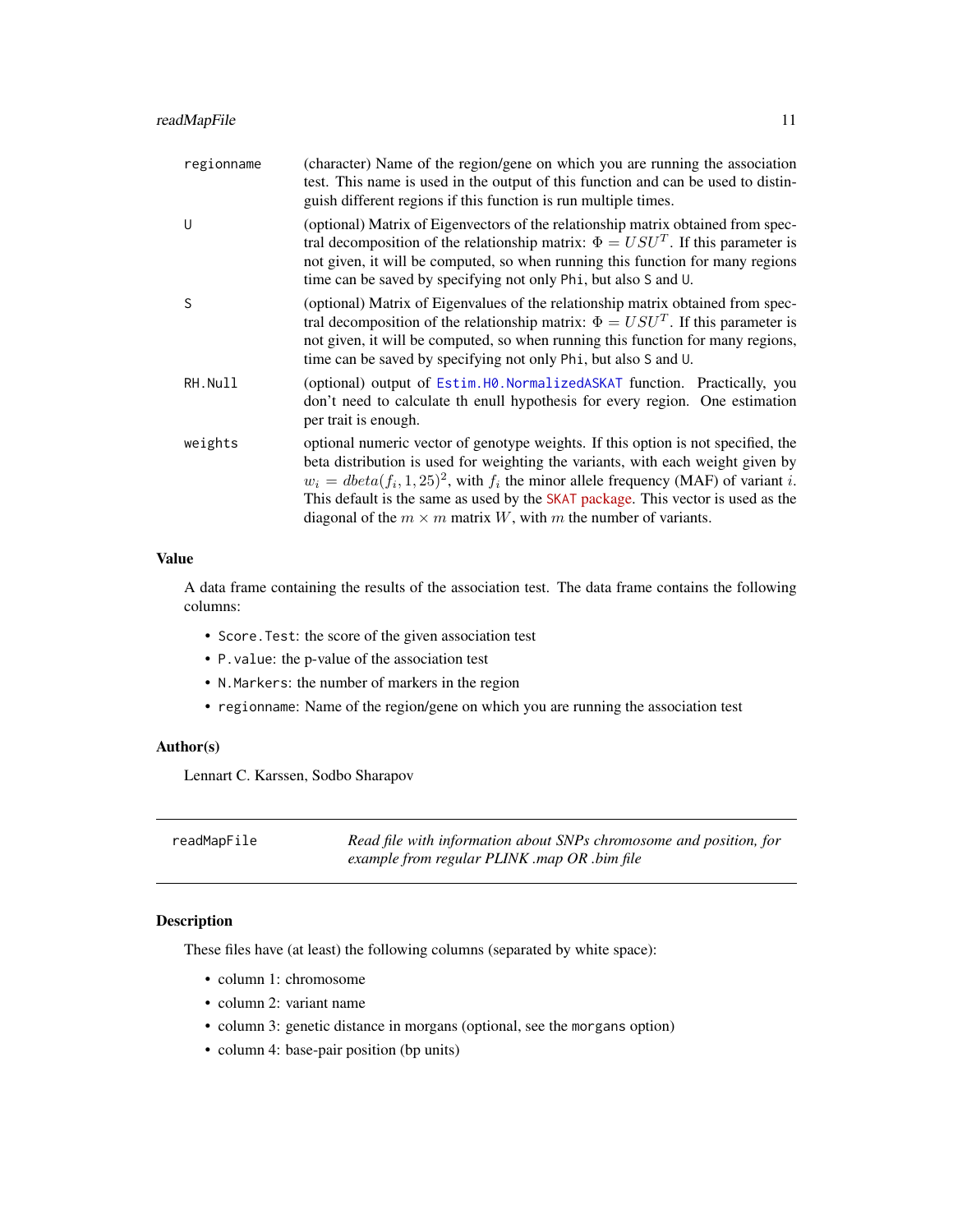#### <span id="page-11-0"></span>Usage

```
readMapFile(filename = "NULL", morgans = TRUE)
```
#### Arguments

| filename | character, path to input file containing genomic map data, e.g. a Plink .map,<br>.bim or .tped file.                                                   |
|----------|--------------------------------------------------------------------------------------------------------------------------------------------------------|
| morgans  | logical, indicate whether input file contains column with genetic distance be-<br>tween SNPs (in which case the bp positions are in the fourth column) |

#### Value

matrix object with columns contains chromosome, rsID and position in bp

#### Author(s)

Sodbo Sharapov

#### See Also

[read.haplo](#page-0-0), [read.haplo.pedfile](#page-0-0), [read.haplo.bedfile](#page-0-0), [read.haplo.shapeit\\_haps](#page-0-0)

<span id="page-11-1"></span>

RVPedigree *RVPedigree main function*

#### Description

Main function of the RVPedigree package

#### Usage

```
RVPedigree(method = "ASKAT", y = NULL, X = NULL, Phi = NULL,
 filename = NULL, type = "bed", regions = NULL, weights = NULL,
 Nperm = 100, pvalThreshold = 0.1, VCC3afterVCC1 = FALSE, Ncores = 1)
```
### Arguments

method character, selects the method to use for the association testing. Can be one of the following:

- "ASKAT" (default)
- "NASKAT", normalized ASKAT
- "VCC1", VC-C1
- "VCC2", VC-C2
- "VCC3", VC-C3

y vector of phenotype data (one entry per individual), of length n.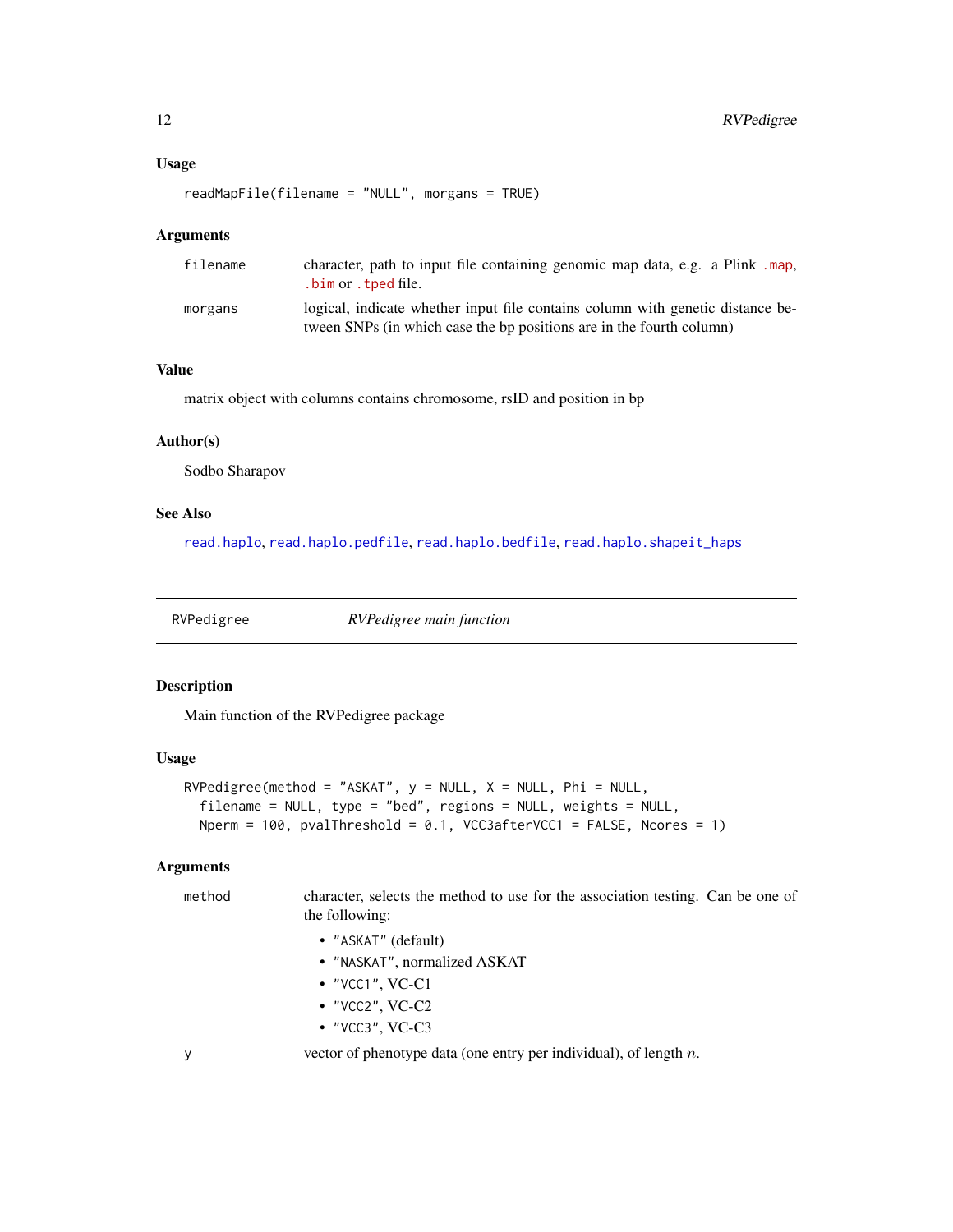<span id="page-12-0"></span>

| X             | matrix of covariates including intercept (dimension: $n \times p$ , with p the number<br>of covariates)                                                                                                                                                                                                                                                                                                                                                                           |
|---------------|-----------------------------------------------------------------------------------------------------------------------------------------------------------------------------------------------------------------------------------------------------------------------------------------------------------------------------------------------------------------------------------------------------------------------------------------------------------------------------------|
| Phi           | Relationship matrix (i.e. twice the kinship matrix); an $n \times n$ square symmetric<br>positive-definite matrix.                                                                                                                                                                                                                                                                                                                                                                |
| filename      | character, path to input file containing haplotype data                                                                                                                                                                                                                                                                                                                                                                                                                           |
| type          | character, 'ped', 'bed' (default) or 'shapeit-haps' format of input file con-<br>taining haplotype data                                                                                                                                                                                                                                                                                                                                                                           |
| regions       | a data frame with details of the genomic regions in which the association test<br>specified by the method parameter should be run. The data frame should have<br>one row per region and (at least) four columns with the following names:                                                                                                                                                                                                                                         |
|               | • Name: Name of the region (e.g. Gene 01)                                                                                                                                                                                                                                                                                                                                                                                                                                         |
|               | • Chr: Chromosome on which the region is located.                                                                                                                                                                                                                                                                                                                                                                                                                                 |
|               | • StartPos: The base pair coordinate at which the region starts                                                                                                                                                                                                                                                                                                                                                                                                                   |
|               | • EndPos: The base pair coordinate at which the region ends.                                                                                                                                                                                                                                                                                                                                                                                                                      |
|               | Any other columns will be ignored.                                                                                                                                                                                                                                                                                                                                                                                                                                                |
| weights       | optional numeric vector of genotype weights. If this option is not specified, the<br>beta distribution is used for weighting the variants, with each weight given by<br>$w_i = \text{dbeta}(f_i, 1, 25)^2$ , with $f_i$ the minor allele frequency (MAF) of variant i.<br>This default is the same as used by the SKAT package. This vector is used as the<br>diagonal of the $m \times m$ matrix W, with m the number of variants.                                               |
| Nperm         | (integer) The number of permutations to be done to calculate the empirical p-<br>value if the VCC2 or VCC3 method is used. For other methods this parameter<br>is ignored (default: 100).                                                                                                                                                                                                                                                                                         |
| pvalThreshold | (numeric) Threshold for the association p-value. Regions with a p-value below<br>this threshold will not be present in the output data frame (default: 0.1).                                                                                                                                                                                                                                                                                                                      |
| VCC3afterVCC1 | (logical) Boolean value that indicates whether the VC-C3 method should au-<br>tomatically be run on the variants passing the p-value threshold set using the<br>pvalThreshold parameter (default: FALSE).                                                                                                                                                                                                                                                                         |
| <b>Ncores</b> | (integer) Number of processor (CPU) cores to be used in parallel when doing<br>running the association analysis. If the number of regions is larger than the<br>number of cores, then each region gets to use maximum one core. If the number<br>of cores is larger than the number of regions and the VCC2 or VCC3 methods<br>are selected, the remaining cores are distributed among the regions to parallelize<br>the permutations used to determine the p-value (default: 1). |

#### Details

The RVPedigree function is the main function of the RVPedigree used package.

Under the hood this function calls [ASKAT.region](#page-2-1), [NormalizedASKAT.region](#page-9-1), [VCC1.region](#page-13-1), [VCC2.region](#page-14-1) or [VCC3.region](#page-16-1), depending on the method parameter specified by the user.

#### Value

A data frame containing results of the association test specified by the method parameter for each region in the data frame specified by the regions parameter. The output data frame contains the following columns: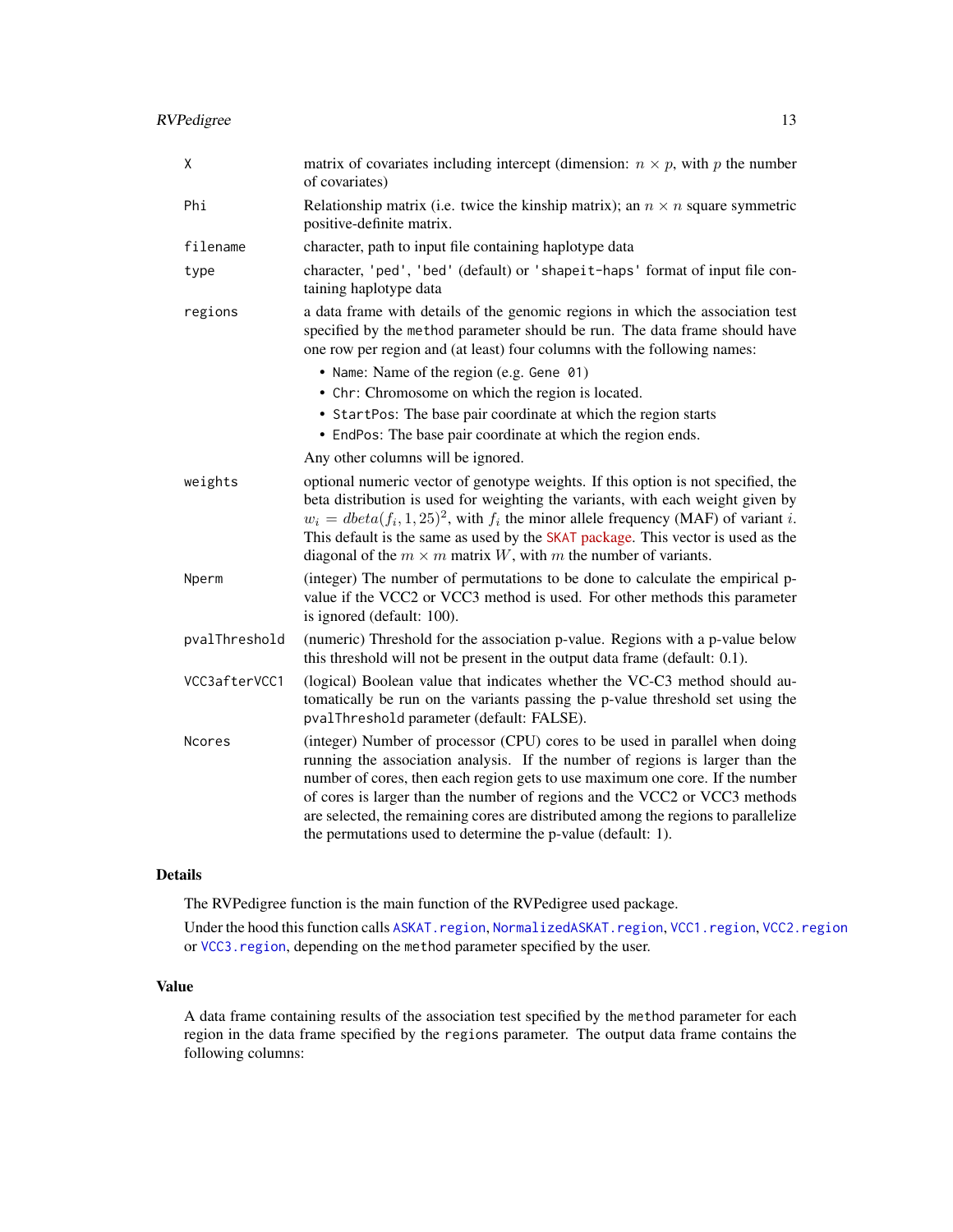- <span id="page-13-0"></span>• Score.Test: the score of the given association test
- P.value: the p-value of the association test
- N.Markers: the number of markers in the region
- regionname: Name of the regions/genes on which you are running the association tests

Note that regions that do not contain any genetic variants will be removed from the output.

#### Author(s)

Lennart C. Karssen

<span id="page-13-1"></span>

| VCC1.region | Run the VC-C1 method on a genomic region defined by a start and a |
|-------------|-------------------------------------------------------------------|
|             | stop base pair coordinate                                         |

#### Description

Runs the VC-C1 method on a given genomic region

#### Usage

```
VCC1.region(y = NULL, X = NULL, Phi = NULL, type = "bed",
  filename = NULL, map = NULL, chr = 0, startpos = 0, endpos = 0,
  regionname = NULL, U = NULL, S = NULL, RH.Null = NULL,
 weights = NULL)
```

| y          | vector of phenotype data (one entry per individual), of length $n$ .                                                                                                                                                                 |
|------------|--------------------------------------------------------------------------------------------------------------------------------------------------------------------------------------------------------------------------------------|
| Χ          | matrix of covariates including intercept (dimension: $n \times p$ , with p the number<br>of covariates)                                                                                                                              |
| Phi        | Relationship matrix (i.e. twice the kinship matrix); an $n \times n$ square symmetric<br>positive-definite matrix.                                                                                                                   |
| type       | character, 'ped', 'bed' (default) or 'shapeit-haps' format of input file con-<br>taining haplotype data                                                                                                                              |
| filename   | character, path to input file containing haplotype data                                                                                                                                                                              |
| map        | object, data.frame contains 3 columns: rsID, chromosome, position in bp as<br>output by e.g. readMapFile.                                                                                                                            |
| chr        | character, chromosome number (basically from 1 to 22 as used by Plink), on<br>which the region of interest is located                                                                                                                |
| startpos   | numeric, start position (in bp, base pairs) of the region of interest (default: 0)                                                                                                                                                   |
| endpos     | numeric, end position (in bp, base pairs) of the region of interest (default: 0)                                                                                                                                                     |
| regionname | (character) Name of the region/gene on which you are running the association<br>test. This name is used in the output of this function and can be used to distin-<br>guish different regions if this function is run multiple times. |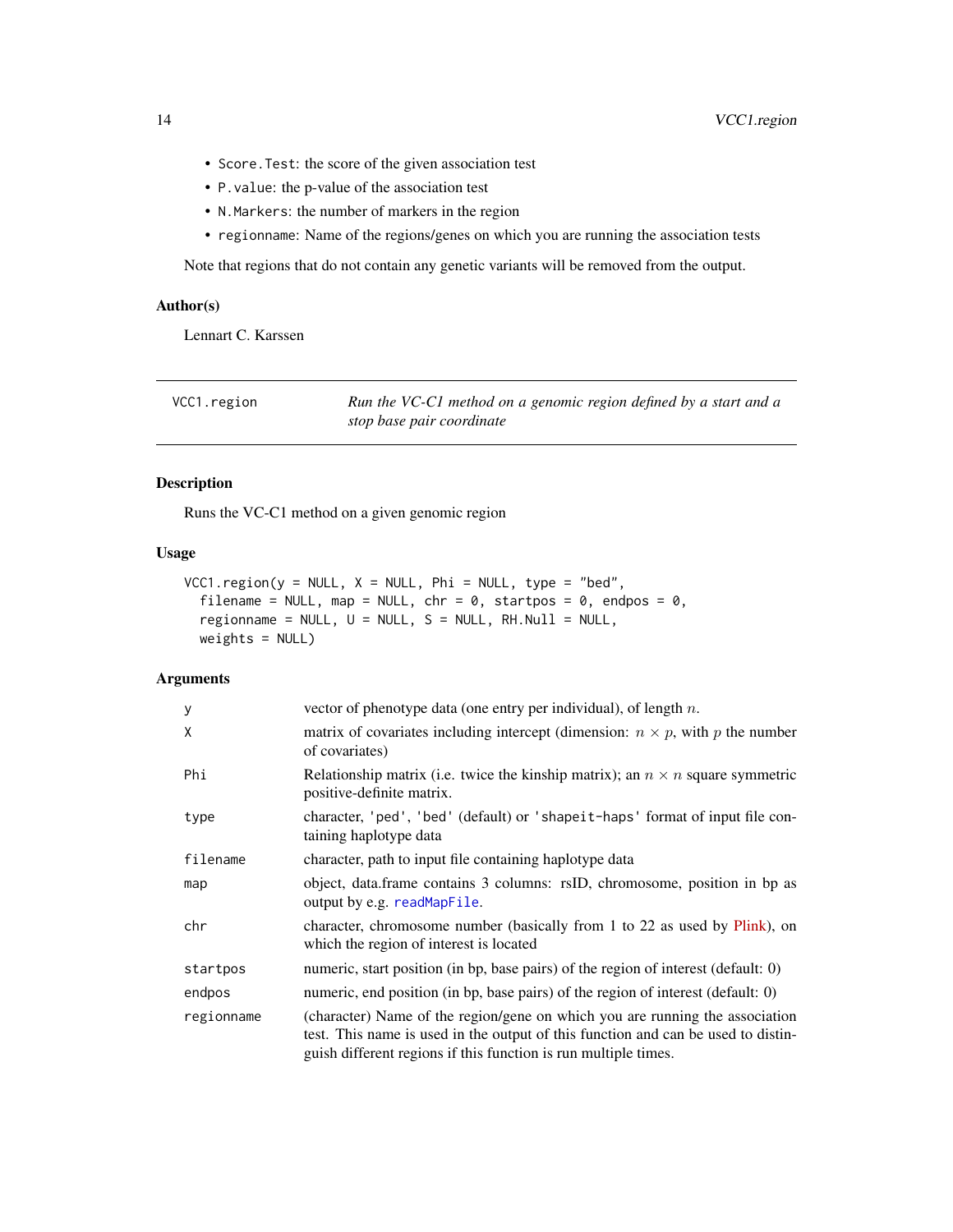#### <span id="page-14-0"></span>VCC2.region 15

| U       | (optional) Matrix of Eigenvectors of the relationship matrix obtained from spec-<br>tral decomposition of the relationship matrix: $\Phi = USU^{T}$ . If this parameter is<br>not given, it will be computed, so when running this function for many regions<br>time can be saved by specifying not only Phi, but also S and U.                                                                                                     |
|---------|-------------------------------------------------------------------------------------------------------------------------------------------------------------------------------------------------------------------------------------------------------------------------------------------------------------------------------------------------------------------------------------------------------------------------------------|
| S       | (optional) Matrix of Eigenvalues of the relationship matrix obtained from spec-<br>tral decomposition of the relationship matrix: $\Phi = USU^{T}$ . If this parameter is<br>not given, it will be computed, so when running this function for many regions,<br>time can be saved by specifying not only Phi, but also S and U.                                                                                                     |
| RH.Null | (optional) output of Estim. H0. VCC function. Practically, you don't need to cal-<br>culate the null hypothesis for every region. One estimation per trait is enough.                                                                                                                                                                                                                                                               |
| weights | optional numeric vector of genotype weights. If this option is not specified, the<br>beta distribution is used for weighting the variants, with each weight given by<br>$w_i = \text{dbeta}(f_i, 1, 25)^2$ , with $f_i$ the minor allele frequency (MAF) of variant i.<br>This default is the same as used by the SKAT package. This vector is used as the<br>diagonal of the $m \times m$ matrix W, with m the number of variants. |

#### Value

A data frame containing the results of the association test. The data frame contains the following columns:

- Score.Test: the score of the given association test
- P.value: the p-value of the association test
- N.Markers: the number of markers in the region
- regionname: Name of the region/gene on which you are running the association test

#### Author(s)

Sodbo Sharapov, Lennart C. Karssen

<span id="page-14-1"></span>VCC2.region *Run the VC-C2 method on a genomic region defined by a start and a stop base pair coordinate*

#### Description

Runs the VC-C2 method on a given genomic region

#### Usage

```
VCC2.region(y = NULL, X = NULL, Phi = NULL, type = "bed",
  filename = NULL, map = NULL, chr = 0, startpos = 0, endpos = 0,
  regionname = NULL, U = NULL, S = NULL, RH.Null = NULL,
 weights = NULL, Nperm = 100, Ncores = 1)
```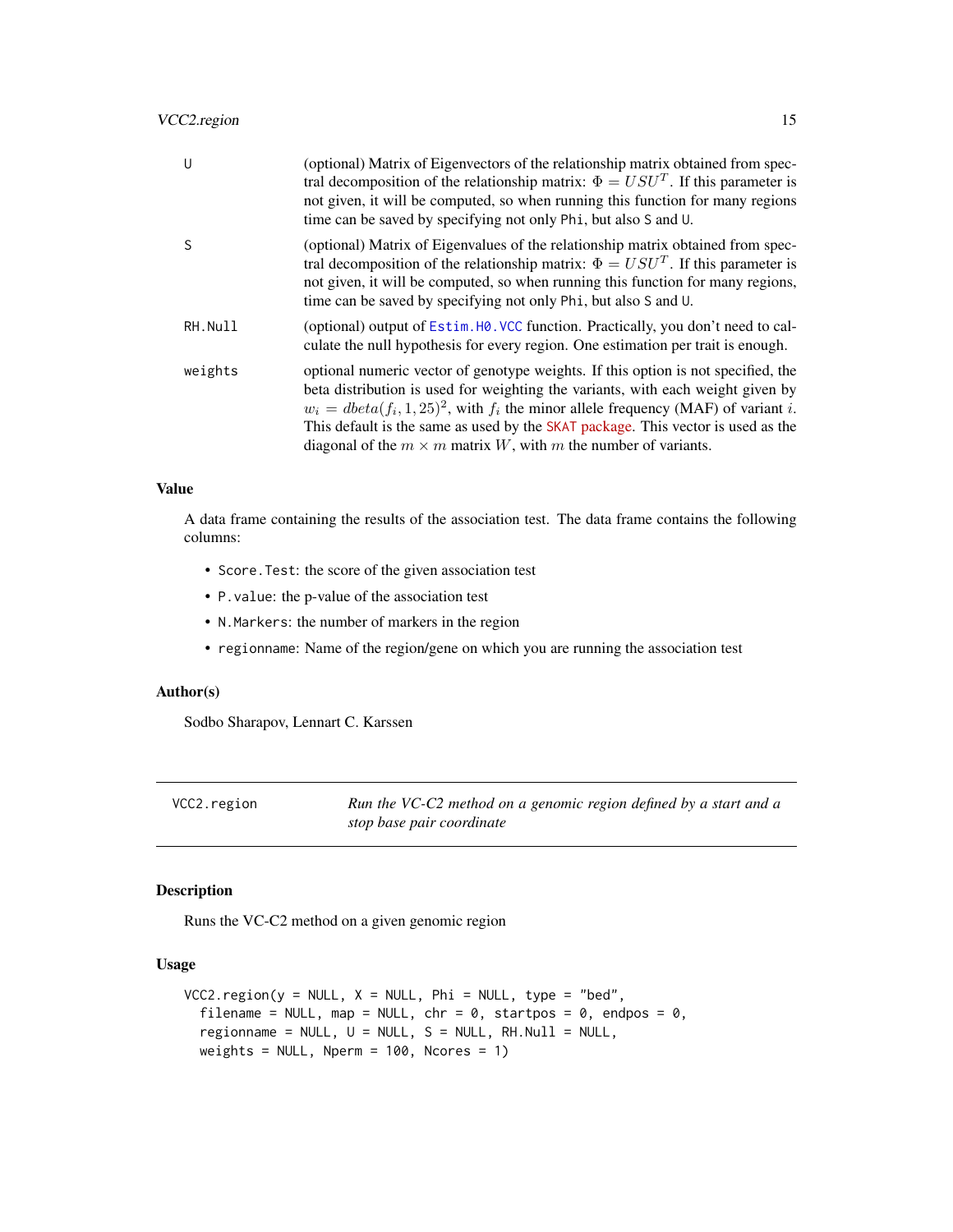# <span id="page-15-0"></span>Arguments

| у          | vector of phenotype data (one entry per individual), of length $n$ .                                                                                                                                                                                                                                                                                                                                                                |
|------------|-------------------------------------------------------------------------------------------------------------------------------------------------------------------------------------------------------------------------------------------------------------------------------------------------------------------------------------------------------------------------------------------------------------------------------------|
| X          | matrix of covariates including intercept (dimension: $n \times p$ , with p the number<br>of covariates)                                                                                                                                                                                                                                                                                                                             |
| Phi        | Relationship matrix (i.e. twice the kinship matrix); an $n \times n$ square symmetric<br>positive-definite matrix.                                                                                                                                                                                                                                                                                                                  |
| type       | character, 'ped', 'bed' (default) or 'shapeit-haps' format of input file con-<br>taining haplotype data                                                                                                                                                                                                                                                                                                                             |
| filename   | character, path to input file containing haplotype data                                                                                                                                                                                                                                                                                                                                                                             |
| map        | object, data.frame contains 3 columns: rsID, chromosome, position in bp as<br>output by e.g. readMapFile.                                                                                                                                                                                                                                                                                                                           |
| chr        | character, chromosome number (basically from 1 to 22 as used by Plink), on<br>which the region of interest is located                                                                                                                                                                                                                                                                                                               |
| startpos   | numeric, start position (in bp, base pairs) of the region of interest (default: 0)                                                                                                                                                                                                                                                                                                                                                  |
| endpos     | numeric, end position (in bp, base pairs) of the region of interest (default: 0)                                                                                                                                                                                                                                                                                                                                                    |
| regionname | (character) Name of the region/gene on which you are running the association<br>test. This name is used in the output of this function and can be used to distin-<br>guish different regions if this function is run multiple times.                                                                                                                                                                                                |
| U          | (optional) Matrix of Eigenvectors of the relationship matrix obtained from spec-<br>tral decomposition of the relationship matrix: $\Phi = USU^{T}$ . If this parameter is<br>not given, it will be computed, so when running this function for many regions<br>time can be saved by specifying not only Phi, but also S and U.                                                                                                     |
| S          | (optional) Matrix of Eigenvalues of the relationship matrix obtained from spec-<br>tral decomposition of the relationship matrix: $\Phi = USUT$ . If this parameter is<br>not given, it will be computed, so when running this function for many regions,<br>time can be saved by specifying not only Phi, but also S and U.                                                                                                        |
| RH.Null    | (optional) output of Estim. H0. VCC function. Practically, you don't need to cal-<br>culate the null hypothesis for every region. One estimation per trait is enough.                                                                                                                                                                                                                                                               |
| weights    | optional numeric vector of genotype weights. If this option is not specified, the<br>beta distribution is used for weighting the variants, with each weight given by<br>$w_i = \text{dbeta}(f_i, 1, 25)^2$ , with $f_i$ the minor allele frequency (MAF) of variant i.<br>This default is the same as used by the SKAT package. This vector is used as the<br>diagonal of the $m \times m$ matrix W, with m the number of variants. |
| Nperm      | Integer, number of permutations to use for empirical p-value estimation (default:<br>100).                                                                                                                                                                                                                                                                                                                                          |
| Ncores     | (integer) Number of processor (CPU) cores to be used in parallel when doing<br>the permutations to determine the p-value (default: 1).                                                                                                                                                                                                                                                                                              |

## Value

A data frame containing the results of the association test. The data frame contains the following columns:

• Score.Test: the score of the given association test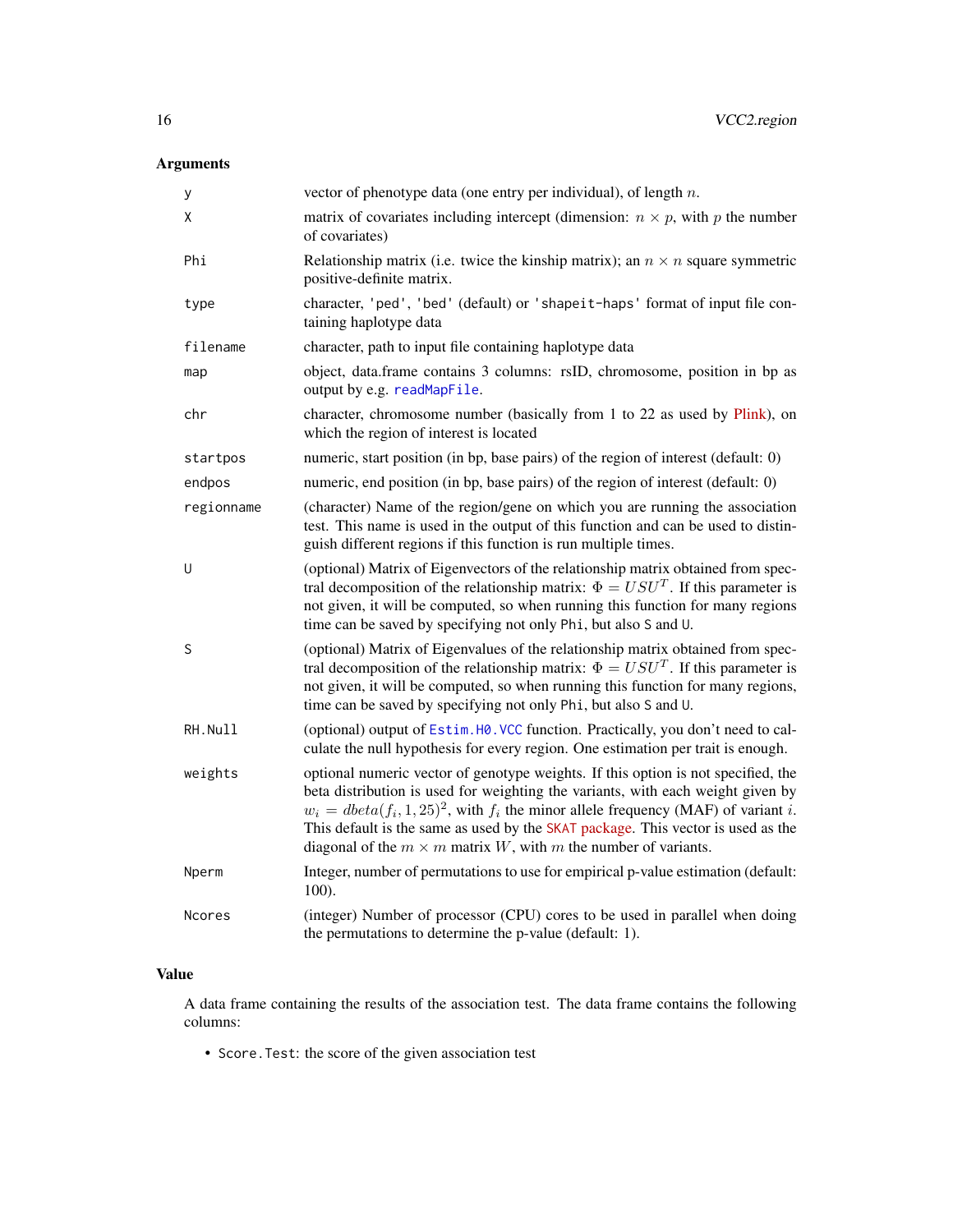- <span id="page-16-0"></span>• P.value: the p-value of the association test
- N.Markers: the number of markers in the region
- regionname: Name of the region/gene on which you are running the association test

#### Author(s)

Lennart C. Karssen

<span id="page-16-1"></span>

| VCC3.region | Run the VC-C3 method on a genomic region defined by a start and a |
|-------------|-------------------------------------------------------------------|
|             | stop base pair coordinate                                         |

#### Description

Runs the VC-C3 method on a given genomic region

#### Usage

```
VCC3.region(y = NULL, X = NULL, Phi = NULL, type = "bed",
  filename = NULL, map = NULL, chr = 0, startpos = 0, endpos = 0,
  regionname = NULL, U = NULL, S = NULL, RH.Null = NULL,
 weights = NULL, Nperm = 100, Ncores = 1)
```

| У          | vector of phenotype data (one entry per individual), of length $n$ .                                                                                                                                                                 |
|------------|--------------------------------------------------------------------------------------------------------------------------------------------------------------------------------------------------------------------------------------|
| X          | matrix of covariates including intercept (dimension: $n \times p$ , with p the number<br>of covariates)                                                                                                                              |
| Phi        | Relationship matrix (i.e. twice the kinship matrix); an $n \times n$ square symmetric<br>positive-definite matrix.                                                                                                                   |
| type       | character, 'ped', 'bed' (default) or 'shapeit-haps' format of input file con-<br>taining haplotype data                                                                                                                              |
| filename   | character, path to input file containing haplotype data                                                                                                                                                                              |
| map        | object, data.frame contains 3 columns: rsID, chromosome, position in bp as<br>output by e.g. readMapFile.                                                                                                                            |
| chr        | character, chromosome number (basically from 1 to 22 as used by Plink), on<br>which the region of interest is located                                                                                                                |
| startpos   | numeric, start position (in bp, base pairs) of the region of interest (default: 0)                                                                                                                                                   |
| endpos     | numeric, end position (in bp, base pairs) of the region of interest (default: 0)                                                                                                                                                     |
| regionname | (character) Name of the region/gene on which you are running the association<br>test. This name is used in the output of this function and can be used to distin-<br>guish different regions if this function is run multiple times. |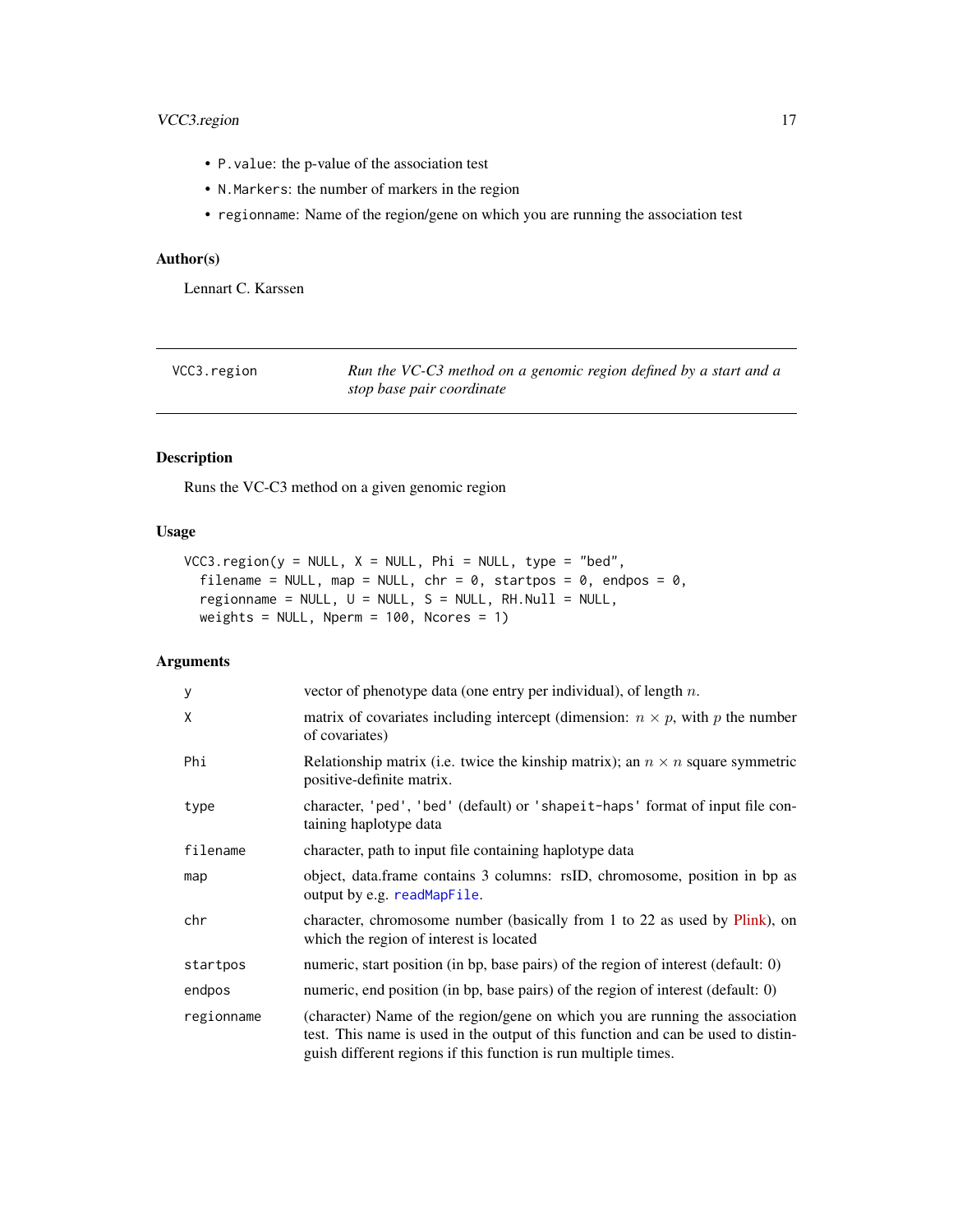<span id="page-17-0"></span>

| U       | (optional) Matrix of Eigenvectors of the relationship matrix obtained from spec-<br>tral decomposition of the relationship matrix: $\Phi = USU^{T}$ . If this parameter is<br>not given, it will be computed, so when running this function for many regions<br>time can be saved by specifying not only Phi, but also S and U.                                                                                                     |
|---------|-------------------------------------------------------------------------------------------------------------------------------------------------------------------------------------------------------------------------------------------------------------------------------------------------------------------------------------------------------------------------------------------------------------------------------------|
| S       | (optional) Matrix of Eigenvalues of the relationship matrix obtained from spec-<br>tral decomposition of the relationship matrix: $\Phi = USU^{T}$ . If this parameter is<br>not given, it will be computed, so when running this function for many regions,<br>time can be saved by specifying not only Phi, but also S and U.                                                                                                     |
| RH.Null | (optional) output of Estim. H0. VCC function. Practically, you don't need to cal-<br>culate the null hypothesis for every region. One estimation per trait is enough.                                                                                                                                                                                                                                                               |
| weights | optional numeric vector of genotype weights. If this option is not specified, the<br>beta distribution is used for weighting the variants, with each weight given by<br>$w_i = \text{dbeta}(f_i, 1, 25)^2$ , with $f_i$ the minor allele frequency (MAF) of variant i.<br>This default is the same as used by the SKAT package. This vector is used as the<br>diagonal of the $m \times m$ matrix W, with m the number of variants. |
| Nperm   | Integer, number of permutations to use for empirical p-value estimation (default:<br>100).                                                                                                                                                                                                                                                                                                                                          |
| Ncores  | (integer) Number of processor (CPU) cores to be used in parallel when doing                                                                                                                                                                                                                                                                                                                                                         |

A data frame containing the results of the association test. The data frame contains the following columns:

- Score.Test: the score of the given association test
- P.value: the p-value of the association test
- N.Markers: the number of markers in the region
- regionname: Name of the region/gene on which you are running the association test

#### Author(s)

Lennart C. Karssen